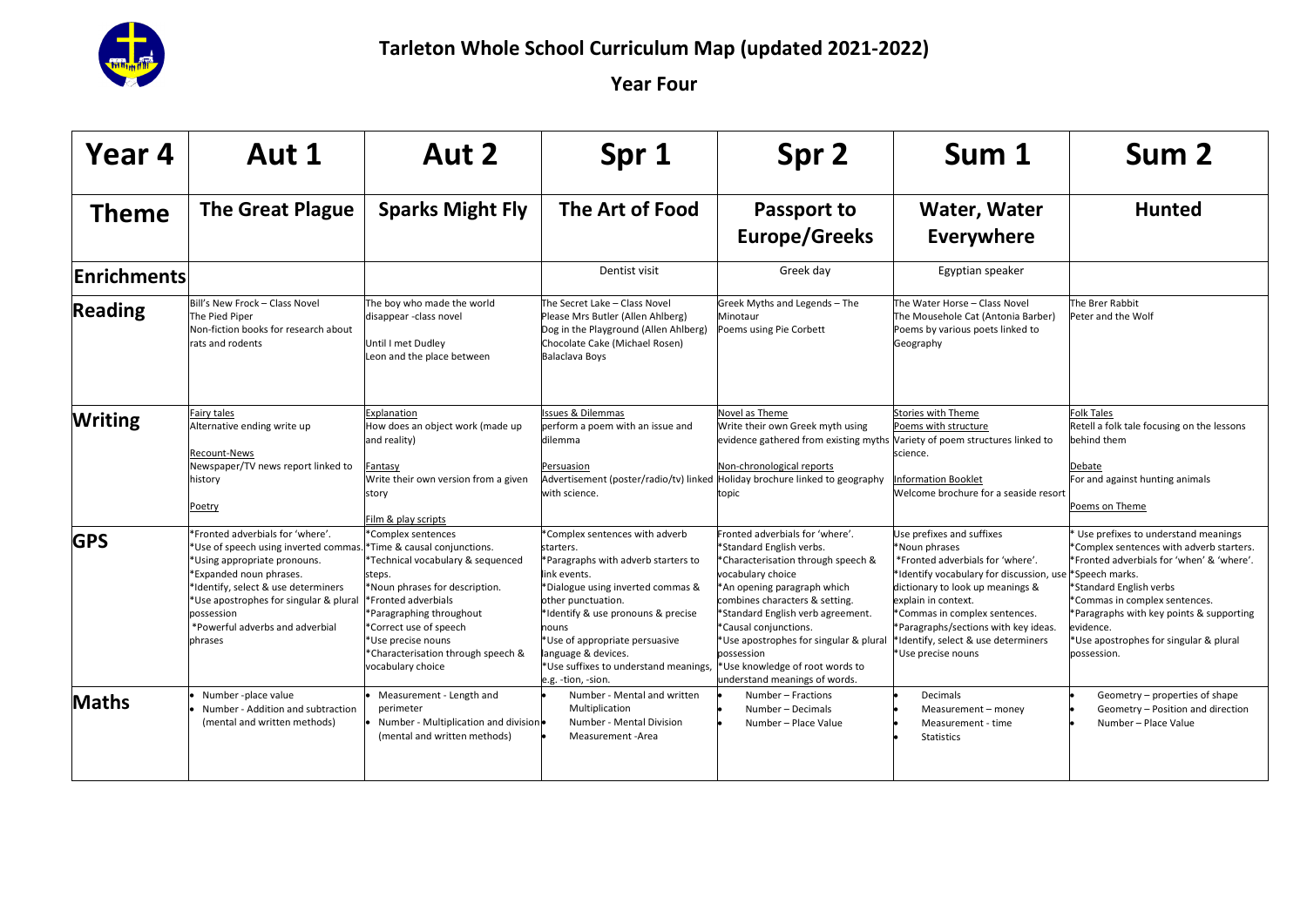

| <b>Science</b> | Sound                                                                          | Electricity                                     | <b>Teeth &amp; Digestion</b>                                     | Solids, liquids and                            | <b>Material properties &amp;</b>                                          | Living things & habitats                                                         |
|----------------|--------------------------------------------------------------------------------|-------------------------------------------------|------------------------------------------------------------------|------------------------------------------------|---------------------------------------------------------------------------|----------------------------------------------------------------------------------|
|                |                                                                                |                                                 |                                                                  | gases                                          | changes states of                                                         |                                                                                  |
| Knowledge      |                                                                                |                                                 |                                                                  |                                                | matter                                                                    |                                                                                  |
|                | Pitch and how sound travels                                                    | Simple circuits                                 | Digestive system and identification of                           | Solid, liquid and gases                        | Changes in state of matter                                                | Local and wider environments                                                     |
|                |                                                                                |                                                 | teeth                                                            |                                                |                                                                           | How living things keep safe                                                      |
|                |                                                                                |                                                 |                                                                  |                                                |                                                                           | Grouping living things and their habitats                                        |
|                |                                                                                |                                                 |                                                                  |                                                |                                                                           |                                                                                  |
|                |                                                                                |                                                 |                                                                  |                                                |                                                                           |                                                                                  |
|                |                                                                                |                                                 |                                                                  |                                                |                                                                           |                                                                                  |
| <b>Science</b> | <b>Investigating Pitch</b><br>Find patterns between the pitch of a             | <b>Circuit products</b><br>Make simple circuits | Teeth (eggs) in Liquids<br>Function of teeth - to find out about | <b>Drying materials</b><br>Rate of evaporation | <b>Measure Temperature</b><br>Understand temperature of materials         | <b>Local Environment Survey</b><br>Recognise that living things can be grouped   |
|                | sound and features of the object that                                          |                                                 | what damages teeth and how to look                               | Waterproof materials to keep us dry            | can be measured in °C                                                     | in a variety of ways                                                             |
|                | produced it                                                                    |                                                 | after them.                                                      |                                                |                                                                           |                                                                                  |
| Scientific     |                                                                                |                                                 |                                                                  |                                                |                                                                           |                                                                                  |
|                |                                                                                |                                                 |                                                                  |                                                |                                                                           |                                                                                  |
| <b>Enquiry</b> |                                                                                |                                                 |                                                                  |                                                |                                                                           |                                                                                  |
|                |                                                                                |                                                 |                                                                  |                                                |                                                                           |                                                                                  |
| Computing      | S-Data handling                                                                | IT - Programming and hardware                   | IT- graphics & images / modelling &<br>simulation                | T - sound / multimedia<br>apow-weather report  | IT / DL - digital research<br>apow- Website maker                         | <b>CS</b> - computational thinking                                               |
|                | -Safety                                                                        | E-Safety                                        | Stop motion linked to Wallace and                                |                                                |                                                                           |                                                                                  |
|                |                                                                                |                                                 | Gromit                                                           | <b>E-Safety</b>                                | E-Safety                                                                  | <b>E-Safety</b>                                                                  |
|                |                                                                                |                                                 |                                                                  |                                                |                                                                           |                                                                                  |
|                |                                                                                |                                                 | E-Safety                                                         |                                                |                                                                           |                                                                                  |
|                | <b>Great Plague of 1665</b>                                                    |                                                 |                                                                  | <b>Greeks</b>                                  | <b>Ancient Egyptians</b>                                                  |                                                                                  |
| <b>History</b> |                                                                                |                                                 |                                                                  |                                                |                                                                           |                                                                                  |
|                | Make links between and across periods                                          |                                                 |                                                                  | What was life like in Ancient Greece?          | What is a civilisation?                                                   |                                                                                  |
|                | How it affected London and beyond.                                             |                                                 |                                                                  | How do we know about Ancient                   | Ancient civilisations and their way of                                    |                                                                                  |
|                | Devising historically valid questions<br>about change, cause and significance. |                                                 |                                                                  | Greeks? - Primary and Secondary<br>sources     | life<br>How did the Ancient Egyptians use the                             |                                                                                  |
|                | Identify where some periods studied fit                                        |                                                 |                                                                  | How did Ancient Greeks govern their            | <b>River Nile?</b>                                                        |                                                                                  |
|                | into a chronological framework.                                                |                                                 |                                                                  | cities?                                        | How was Ancient Egypt ruled and who                                       |                                                                                  |
|                |                                                                                |                                                 |                                                                  | Olympics                                       | were the pharaohs?                                                        |                                                                                  |
|                |                                                                                |                                                 |                                                                  | How the Greeks influenced the rest of          | What was life like for different people                                   |                                                                                  |
|                |                                                                                |                                                 |                                                                  | the world?                                     | and groups of people.<br>What happened to the Egyptians when              |                                                                                  |
|                |                                                                                |                                                 |                                                                  |                                                | they died?                                                                |                                                                                  |
|                |                                                                                |                                                 |                                                                  |                                                | What were the pyramids and how                                            |                                                                                  |
|                |                                                                                |                                                 |                                                                  |                                                | were they built?                                                          |                                                                                  |
|                | ocational knowledge - Name & locate                                            |                                                 |                                                                  | To be able to read a map of the                | How do we know about the Egyptians?<br>Where is Egypt and the River Nile? | Use atlases to find out about other features                                     |
| Geography      | counties & cities of United Kingdom.                                           |                                                 |                                                                  | countries of Europe                            | Human and Physical knowledge -                                            | of places eg mountains, weather patterns                                         |
|                | Identify our impact on the world with                                          |                                                 |                                                                  | (including Russia)                             | Describe & understand key aspects of                                      | Use satellite images and aerial photographs                                      |
|                | rubbish and recycling.                                                         |                                                 |                                                                  | To be able read a world map to locate          | physical geography, including rivers &                                    | to extend learning within topic                                                  |
|                | To be able to navigate a route using a                                         |                                                 |                                                                  | the world's countries and understand           | water cycle.                                                              | To be able to investigate their line of                                          |
|                | map of the local area                                                          |                                                 |                                                                  | the equator, northern and southern             | Use satellite images and aerial                                           | enquiry about the wider world using                                              |
|                | Begin to use four figure grid reference to                                     |                                                 |                                                                  | hemisphere,                                    |                                                                           | photographs to extend learning within secondary sources to support them Begin to |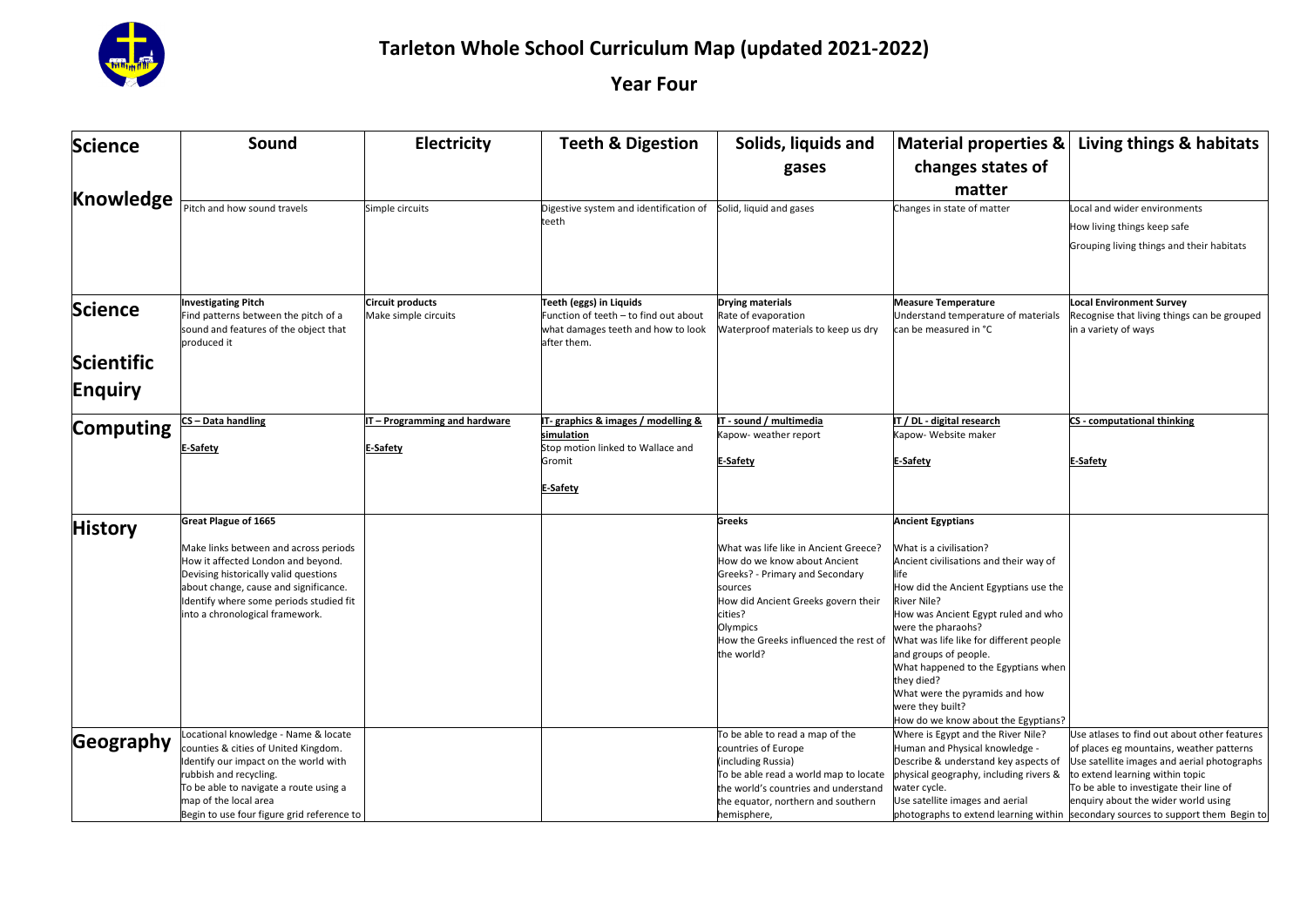

|              | locate features on a map<br>Begin to recognise symbols on a OS map<br>To learn about distribution of natural<br>resources including energy.    |                                                                                                                                                                       |                                                                                                                                                                                     | Arctic and Antarctic Circle.<br>use maps sites on internet (google)<br>Study of human and physical<br>geography of a region in<br><b>Europe</b><br>Identify and describe where places<br>are around the world<br>Place knowledge - Study region in<br>European country.<br>Where is Greece and what do we know<br>about it? | topic<br>use maps sites on internet (google)<br>Recognise and describe key rivers<br>around the world.                                                                                    | identify significant places and environments                                                                                                                                                                            |
|--------------|------------------------------------------------------------------------------------------------------------------------------------------------|-----------------------------------------------------------------------------------------------------------------------------------------------------------------------|-------------------------------------------------------------------------------------------------------------------------------------------------------------------------------------|-----------------------------------------------------------------------------------------------------------------------------------------------------------------------------------------------------------------------------------------------------------------------------------------------------------------------------|-------------------------------------------------------------------------------------------------------------------------------------------------------------------------------------------|-------------------------------------------------------------------------------------------------------------------------------------------------------------------------------------------------------------------------|
| Art          | Digital Media, Drawing, Painting<br><b>Gustav Klimt</b><br>Antoni Gaudi                                                                        |                                                                                                                                                                       | Still Life<br><b>Paul Cezanne</b><br>Pierre-Auguste Renoir<br><b>Robert Papp</b>                                                                                                    | Sculpture, 3D art<br>Make a 3D model linking to<br>History topic                                                                                                                                                                                                                                                            | <b>Egyptian Art</b><br>Using evidence from primary and<br>secondary sources to study art in<br>Egyptian times                                                                             |                                                                                                                                                                                                                         |
| <b>DT</b>    |                                                                                                                                                | Project focus: Electrical Systems<br>Make a Christmas card using an<br>electric current.                                                                              | Project Focus: Textiles - 3-D Product<br>from 2-D Pieces<br>Make felt food linked to Science<br>topic                                                                               |                                                                                                                                                                                                                                                                                                                             |                                                                                                                                                                                           | Project Focus: Structures -<br>Make a hunter's hide.                                                                                                                                                                    |
| <b>PE</b>    | WLSP-<br><b>Gymnastics</b><br><b>Rolls</b><br>Travel<br>Jumps<br>Using these to create a<br>sequence.<br>Apply skills during apparatus<br>work | <b>WLSP-</b><br>Dance<br>Use simple choreographic<br>principles to create motifs<br>and narrative<br>Describe, interpret and evaluate<br>their own and others' dances | <b>WLSP-</b><br><b>Invasion Games - Rugby</b><br>Keep, adapt and make rules<br>Recognise aspects of their work<br>that need improving<br>suggest practices to improve their<br>play | WLSP-<br><b>Net and Wall</b><br>Keep, adapt and make rules for<br>striking and fielding and net<br>games<br>Develop the range and<br>consistency of their skills in all<br>games                                                                                                                                            | WLSP-<br><b>Striking and fielding</b><br>Keep, adapt and make rules for<br>striking and fielding and net<br>games<br>Develop the range and<br>consistency of their skills in all<br>games | WLSP-<br><b>Athletics</b><br>Consolidate and improve the quality,<br>range and consistency of the<br>techniques they use for particular<br>activities<br>Describe how the body reacts to<br>different types of activity |
| <b>Music</b> | Mamma Mia - ABBA<br>Understand pulse and rhythm.                                                                                               | Samba and carnival sounds<br>and instruments (Theme:<br><b>South America)</b><br>Introduction to Samba Pulse<br>and rhythm<br>Samba rhythms<br>Composing a break      | <b>Rock and Roll</b><br><b>Hand Jive</b><br>Rock around the clock<br>Walking bass line<br>Performing the bass<br>Rock and Roll performance.                                         | Changes in pitch, tempo and Composition notation<br>dynamics (Theme: Rivers)<br>The singing river<br>The listening river<br>The repeating river<br>The percussion river<br>The performing river                                                                                                                             | (Theme: Ancient Egypt)<br>Here come the Egyptians<br>Hieroglyphic score<br>Play like an Egyptian<br>Pitch Pyramids<br>Egyptian farewell                                                   | Haiku, music and performance<br>(Theme: Hanami festival)<br>Describing blossom<br>Sounds of blossom<br><b>Blossom haiku</b><br>Haiku melodies<br>Haiku performance                                                      |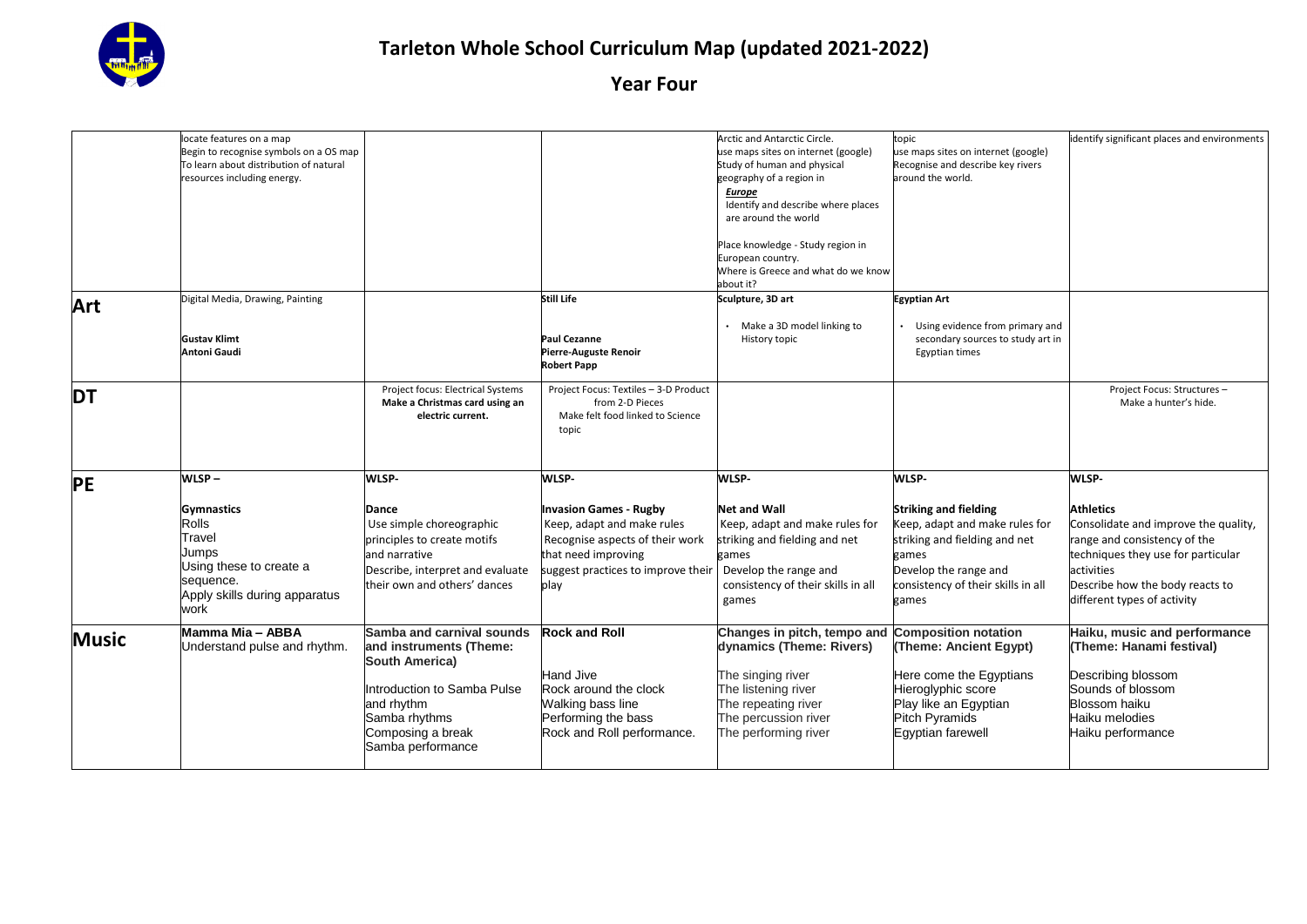

| <b>RE</b> and                   | God. David & Psalms                                                                                                                                                                                         | Christmas - Light                                                                                                                                                                                                                                                                   | Jesus, Son of God                                                                                                                                                                                                                                                                                         | Easter - Betrayal                                                                                                                                                                                                                                                                                                    | <b>The Church</b>                                                                                                                                                                                                                                                                                                                                                                                                                                                                                                         | Prayer                                                                                                                                                                      |
|---------------------------------|-------------------------------------------------------------------------------------------------------------------------------------------------------------------------------------------------------------|-------------------------------------------------------------------------------------------------------------------------------------------------------------------------------------------------------------------------------------------------------------------------------------|-----------------------------------------------------------------------------------------------------------------------------------------------------------------------------------------------------------------------------------------------------------------------------------------------------------|----------------------------------------------------------------------------------------------------------------------------------------------------------------------------------------------------------------------------------------------------------------------------------------------------------------------|---------------------------------------------------------------------------------------------------------------------------------------------------------------------------------------------------------------------------------------------------------------------------------------------------------------------------------------------------------------------------------------------------------------------------------------------------------------------------------------------------------------------------|-----------------------------------------------------------------------------------------------------------------------------------------------------------------------------|
|                                 | Explore the Story of<br>$\bullet$                                                                                                                                                                           | <b>Festivals of Light</b>                                                                                                                                                                                                                                                           | <b>Holy Days</b>                                                                                                                                                                                                                                                                                          | Give children the                                                                                                                                                                                                                                                                                                    | <b>Places of Worship</b>                                                                                                                                                                                                                                                                                                                                                                                                                                                                                                  | Prayers in other religion                                                                                                                                                   |
| <b>Class Value</b><br>(Respect) | David and his<br>strengths and<br>qualities.<br>To read the Psalms<br>and use them to<br>discover more about<br>the nature of God.                                                                          | Give pupils an<br>$\bullet$<br>understanding of the<br>Christian belief that<br>Jesus is the, 'Light of<br>the World'.<br>Explore the multi-<br>$\bullet$<br>faceted metaphor of<br>bringing light into<br>people's lives.                                                          | Deepen the<br>$\bullet$<br>children's<br>understanding of<br>Jesus, who he was,<br>his teaching and<br>behaviour.<br>Use the events<br>$\bullet$<br>covered in the stories<br>in this unit to<br>illustrate and<br>emphasise that<br>Jesus is the Son of<br>God: that he was<br>born both God and<br>man. | opportunity to reflect<br>upon the importance<br>of power and the<br>effect of betrayal,<br>trust and forgiveness.<br>Deepen pupil's<br>$\bullet$<br>understanding of the<br>concept of salvation.<br>Focus on the<br>$\bullet$<br>significance of the<br>incidents of betrayal<br>and trust in the<br>Easter story. | Give children an<br>$\bullet$<br>understanding of the<br>church in its widest<br>sense.<br>To ensure pupils<br>$\bullet$<br>know that Christianity<br>is a multi-cultural<br>worldwide faith.<br>To enable pupils to<br>$\bullet$<br>see the similarities<br>and differences<br>between<br>denominations and to<br>develop further their<br>understanding of<br>symbolism.<br>To further develop<br>children's<br>understanding of<br>places of worship<br>from faiths other than<br>Christianity e.g.<br>Islam, Sikhism, | Ensure that the children<br>know that prayer is a way<br>of communicating with<br>God.<br>Know that we/Christians<br>$\bullet$<br>believe that God listens<br>and responds. |
| <b>PSHE</b>                     | Being Me in My World<br>Becoming a class<br>$\bullet$<br>'team'<br>Being a school citizen<br>Rights, responsibilities<br>and democracy<br>Rewards and<br>$\bullet$<br>consequences<br>Learning Charter<br>٠ | <b>Celebrating Difference</b><br>Judging appearances<br>$\bullet$<br>Understanding<br>$\bullet$<br>Influences<br>Understanding<br>$\bullet$<br><b>Bullying</b><br>Problem-Solving<br>$\bullet$<br>Special Me<br>$\bullet$<br>Celebrating<br>$\bullet$<br>Difference: How We<br>Look | <b>Dreams and Goals</b><br>Hopes and dreams<br>$\bullet$<br>Broken dreams<br>$\bullet$<br>Overcoming<br>$\bullet$<br>disappointment<br>Creating new dreams<br>$\bullet$<br>Achieving goals<br>$\bullet$<br>We did it!<br>$\bullet$                                                                        | <b>Healthy Me</b><br>My friends and me<br>$\bullet$<br>Group dynamics<br>Smoking<br>$\bullet$<br>Alcohol<br>$\bullet$<br>Healthy friendships<br>$\bullet$<br>Celebrating my inner<br>$\bullet$<br>strength and<br>assertiveness                                                                                      | Hinduism etc.<br><b>Relationships</b><br>Jealousv<br>$\bullet$<br>Love and loss<br><b>Memories</b><br>Getting on and falling<br>out<br>Girlfriends and<br>$\bullet$<br>boyfriends<br>Celebrating my<br>$\bullet$<br>relationships with<br>people and animals                                                                                                                                                                                                                                                              | <b>Changing Me</b><br>Unique me<br>$\bullet$<br>Having a baby<br>Girls and puberty<br>Circles of change<br>Accepting change<br>Looking ahead                                |
| <b>MFL</b><br>(Spanish)         | Numbers 1-31<br><b>Months and Dates</b><br>Happy Birthday                                                                                                                                                   | Exclamations<br>Using knowledge to make a<br>party invitation                                                                                                                                                                                                                       | <b>Shapes</b><br>Colour<br>Prepositions                                                                                                                                                                                                                                                                   | Face<br>Body<br>Monster description                                                                                                                                                                                                                                                                                  | Family members<br>Alphabet and names<br>To ask questions                                                                                                                                                                                                                                                                                                                                                                                                                                                                  | Describe family and appearance                                                                                                                                              |
|                                 | Greetings<br>Praise words                                                                                                                                                                                   | Christmas                                                                                                                                                                                                                                                                           | Describing pictures                                                                                                                                                                                                                                                                                       |                                                                                                                                                                                                                                                                                                                      |                                                                                                                                                                                                                                                                                                                                                                                                                                                                                                                           |                                                                                                                                                                             |